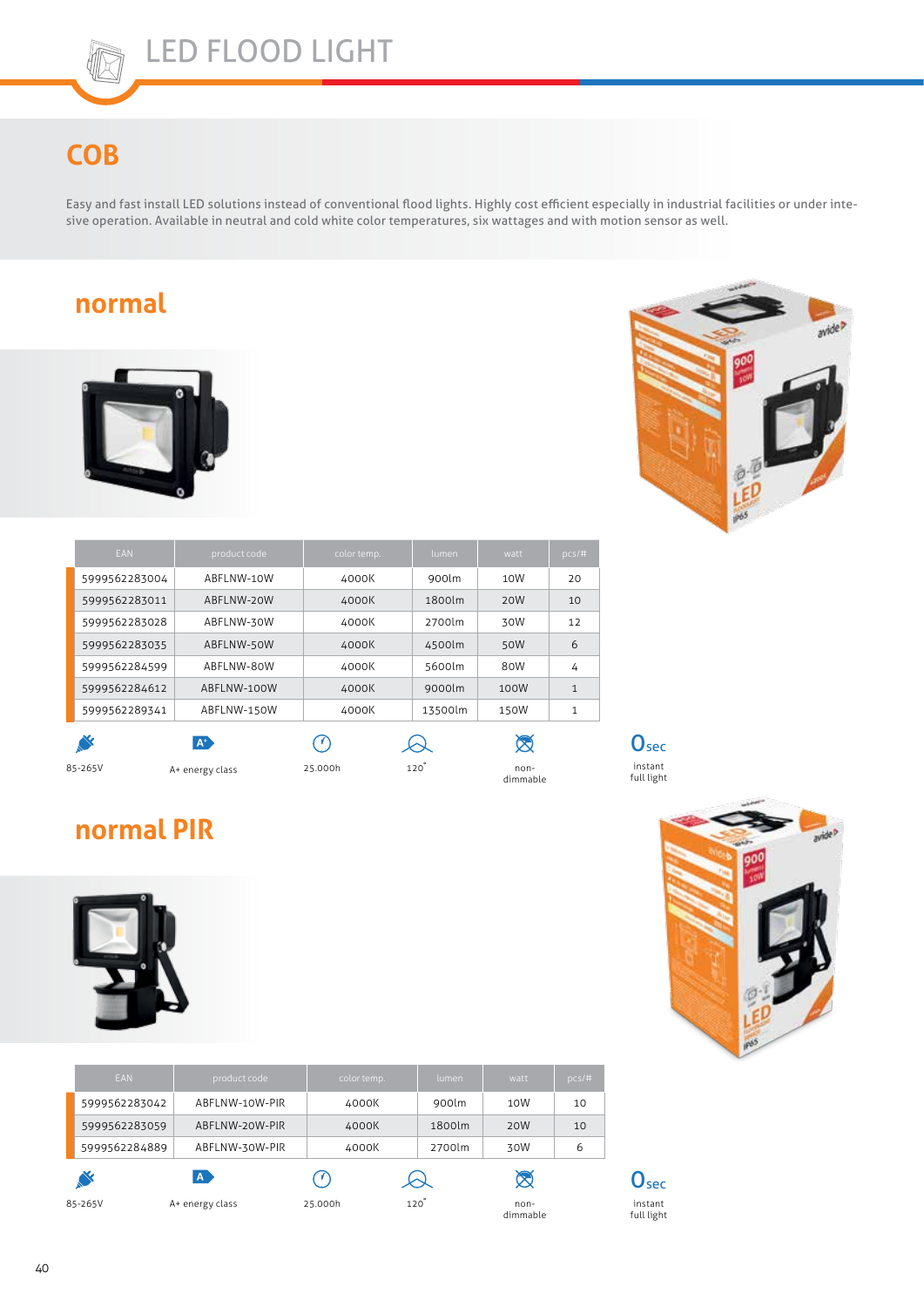# LED FLOOD LIGHT

**Osec** 





The compact slim edition LED flood lights have the advantage of aesthetically illuminating any indoor or outdoor venue. They are available in neutral and cold white color temperatures, four wattages and even with infrared sensor.



| <b>EAN</b>    | product code    | color temp. | lumen       | watt               | $pcs/\#$ |
|---------------|-----------------|-------------|-------------|--------------------|----------|
| 5999562284353 | ABSFLNW-10W     | 4000K       | 900lm       | 10W                | 30       |
| 5999097914220 | ABSFLCW-10W     | 6400K       | 910lm       | 10W                | 30       |
| 5999562284360 | ABSFLNW-20W     | 4000K       | 1800lm      | 20W                | 15       |
| 5999097914244 | ABSFLCW-20W     | 6400K       | 1810lm      | 20W                | 15       |
| 5999562284377 | ABSFLNW-30W     | 4000K       | 2700lm      | 30W                | 10       |
| 5999097914268 | ABSFLCW-30W     | 6400K       | 2710lm      | 30W                | 10       |
| 5999562284384 | ABSFLNW-50W     | 4000K       | 4500lm      | 50W                | 5        |
| 5999097913865 | ABSFLCW-50W     | 6400K       | 4510lm      | 50W                | 5        |
| 5999097913889 | ABSELCW-100W    | 6400K       | 6000lm      | 100W               | 5        |
|               | $A^+$           |             |             |                    |          |
| 85-265V       | A+ energy class | 25.000h     | $120^\circ$ | $non-$<br>dimmable |          |

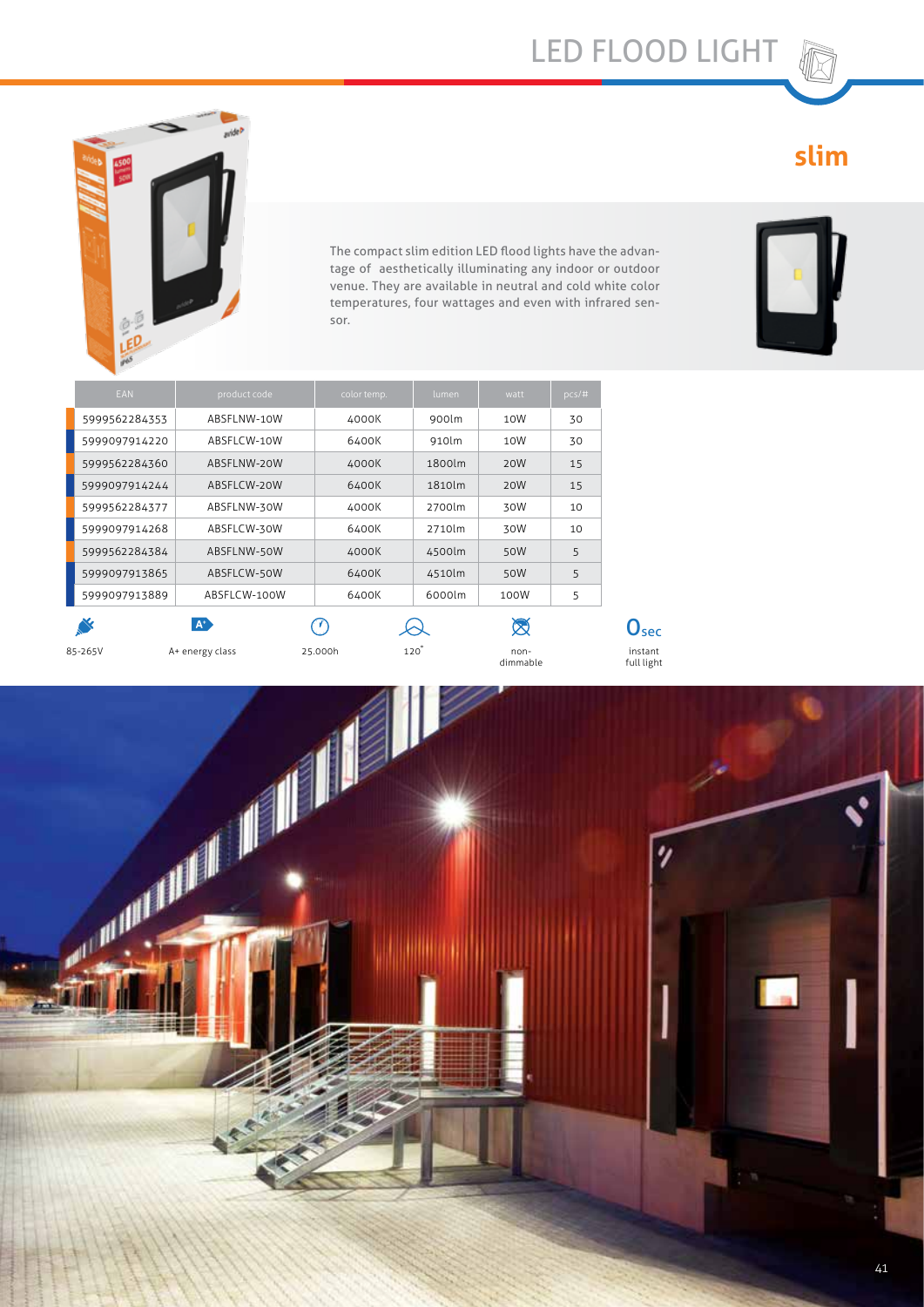### **SMD**

The SMD flood lights provide an alternative to traditional flood lights with practical size and modern look. Their compact size and thin housing provide modern application methods. Available in neutral and cold white color temperatures, with several wattages and even with motion sensors.

# **slim**





| <b>EAN</b>    | product code | color temp. | lumen  | watt | $pcs/\#$ |
|---------------|--------------|-------------|--------|------|----------|
| 5999097908908 | ABSSFLNW-10W | 4000K       | 800lm  | 10W  | 40       |
| 5999097914084 | ABSSELCW-10W | 6400K       | 810lm  | 10W  | 40       |
| 5999097908922 | ABSSFLNW-20W | 4000K       | 1600lm | 20W  | 20       |
| 5999097914107 | ABSSFLCW-20W | 6400K       | 1610lm | 20W  | 20       |
| 5999097908946 | ABSSFLNW-30W | 4000K       | 2250lm | 30W  | 15       |
| 5999097914121 | ABSSFLCW-30W | 6400K       | 2260lm | 30W  | 15       |
| 5999097908960 | ABSSFLNW-50W | 4000K       | 3250lm | 50W  | 10       |
| 5999097914145 | ABSSFLCW-50W | 6400K       | 3260lm | 50W  | 10       |
|               | $A^*$        |             |        |      |          |

|         |                 |         | $\sim$ | ᄾ                |
|---------|-----------------|---------|--------|------------------|
| 85-265V | A+ energy class | 25.000h | 120    | non-<br>dimmable |

## **slim PIR**



| <b>EAN</b>    | product code     | color temp.                | lumen           | watt             | pcs/# |
|---------------|------------------|----------------------------|-----------------|------------------|-------|
| 5999097908984 | ABSSFLNW-10W-PIR | 4000K                      | 800lm           | 10W              | 20    |
| 5999097914022 | ABSSFLCW-10W-PIR | 6400K                      | 810lm           | 10W              | 20    |
| 5999097909004 | ABSSFLNW-20W-PIR | 4000K                      | $1600 \text{m}$ | 20W              | 15    |
| 5999097914046 | ABSSFLCW-20W-PIR | 6400K                      | 1610lm          | 20W              | 15    |
| 5999097909028 | ABSSFLNW-30W-PIR | 4000K                      | 2250lm          | 30W              | 10    |
| 5999097914060 | ABSSFLCW-30W-PIR | 6400K                      | 2260lm          | 30W              | 10    |
| S             | $A^+$            |                            |                 | 对                |       |
| 85-265V       | A+ energy class  | $120^{\degree}$<br>25.000h |                 | non-<br>dimmable |       |



instant full light

 $0<sub>sec</sub>$ 

instant full light